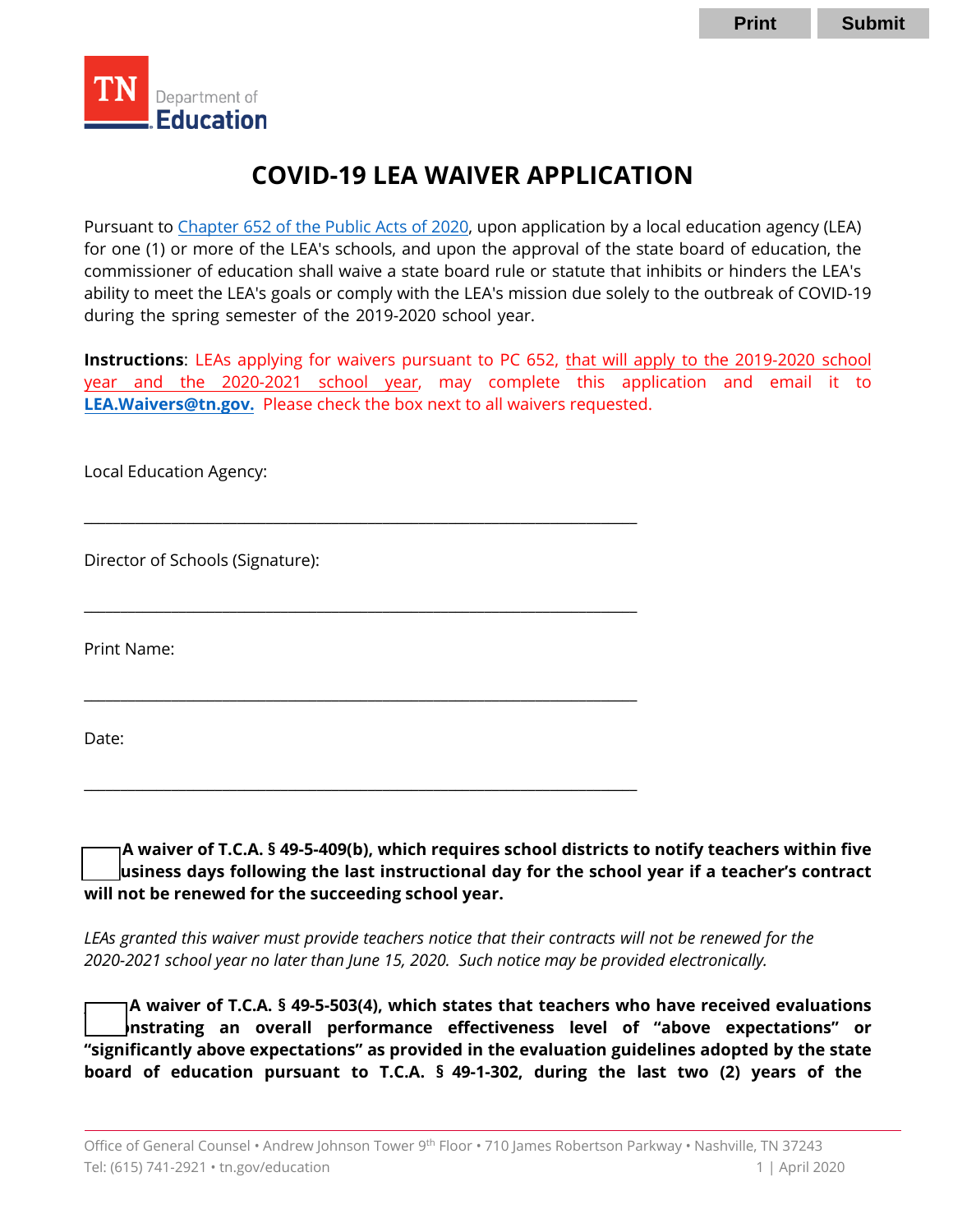

#### **probationary period are eligible for tenure.**

*LEAs granted this waiver may allow teachers who have met all other requirements for tenure eligibility, but have not acquired an official evaluation score during the 2019-2020 school year due to COVID-19 school closures, to utilize the most recent two (2) years of available evaluation scores achieved during the probationary period for purposes of determining eligibility for tenure. The 2019-2020 school year will count toward a teacher's five (5) year probationary period.*

**\_\_\_\_\_\_ A waiver of T.C.A. § 49-2-202(a) (6) and State Board of Education rule 0520-01-02-.11 requiring every member of a local board of education to participate in annual training.**

*This waiver will only be granted for a local board of education member who is unable to complete the annual training requirements during the 2019-2020 school year because of the cancellation of in-person meetings*  due to COVID-19 and is unable to participate in online modules due to lack of equipment and or internet *services.*

## **OTHER WAIVERS**

Please include the information requested below for each additional waiver requested. Additional pages may be attached to this application if necessary.

#### **\_\_\_\_\_\_\_Other waiver requested**

Tennessee statute and/or State Board of Education rule requested to be waived:

Explanation of how the statute(s) and/or state board rule(s) inhibits or hinders the local education agency's ability to meet its goals or comply with its mission due solely to the outbreak of COVID-19 during the spring semester of the 2019-2020 school year:

\_\_\_\_\_\_\_\_\_\_\_\_\_\_\_\_\_\_\_\_\_\_\_\_\_\_\_\_\_\_\_\_\_\_\_\_\_\_\_\_\_\_\_\_\_\_\_\_\_\_\_\_\_\_\_\_\_\_\_\_\_\_\_\_\_\_\_\_\_\_\_\_\_\_\_\_\_\_\_\_\_\_\_\_\_\_\_\_\_\_\_\_\_\_\_\_\_\_\_\_\_\_\_\_\_\_ \_\_\_\_\_\_\_\_\_\_\_\_\_\_\_\_\_\_\_\_\_\_\_\_\_\_\_\_\_\_\_\_\_\_\_\_\_\_\_\_\_\_\_\_\_\_\_\_\_\_\_\_\_\_\_\_\_\_\_\_\_\_\_\_\_\_\_\_\_\_\_\_\_\_\_\_\_\_\_\_\_\_\_\_\_\_\_\_\_\_\_\_\_\_\_\_\_\_\_\_\_\_\_\_\_\_ \_\_\_\_\_\_\_\_\_\_\_\_\_\_\_\_\_\_\_\_\_\_\_\_\_\_\_\_\_\_\_\_\_\_\_\_\_\_\_\_\_\_\_\_\_\_\_\_\_\_\_\_\_\_\_\_\_\_\_\_\_\_\_\_\_\_\_\_\_\_\_\_\_\_\_\_\_\_\_\_\_\_\_\_\_\_\_\_\_\_\_\_\_\_\_\_\_\_\_\_\_\_\_\_\_\_ \_\_\_\_\_\_\_\_\_\_\_\_\_\_\_\_\_\_\_\_\_\_\_\_\_\_\_\_\_\_\_\_\_\_\_\_\_\_\_\_\_\_\_\_\_\_\_\_\_\_\_\_\_\_\_\_\_\_\_\_\_\_\_\_\_\_\_\_\_\_\_\_\_\_\_\_\_\_\_\_\_\_\_\_\_\_\_\_\_\_\_\_\_\_\_\_\_\_\_\_\_\_\_\_\_\_

\_\_\_\_\_\_\_\_\_\_\_\_\_\_\_\_\_\_\_\_\_\_\_\_\_\_\_\_\_\_\_\_\_\_\_\_\_\_\_\_\_\_\_\_\_\_\_\_\_\_\_\_\_\_\_\_\_\_\_\_\_\_\_\_\_\_\_\_\_\_\_\_\_\_\_\_\_\_\_\_\_\_\_\_\_\_\_\_\_\_\_\_\_\_\_\_\_\_\_\_\_\_\_\_\_\_

Action to be taken in lieu of compliance with the statute and/or rule, if applicable:

\_\_\_\_\_\_\_\_\_\_\_\_\_\_\_\_\_\_\_\_\_\_\_\_\_\_\_\_\_\_\_\_\_\_\_\_\_\_\_\_\_\_\_\_\_\_\_\_\_\_\_\_\_\_\_\_\_\_\_\_\_\_\_\_\_\_\_\_\_\_\_\_\_\_\_\_\_\_\_\_\_\_\_\_\_\_\_\_\_\_\_\_\_\_\_\_\_\_\_\_\_\_\_\_\_\_ \_\_\_\_\_\_\_\_\_\_\_\_\_\_\_\_\_\_\_\_\_\_\_\_\_\_\_\_\_\_\_\_\_\_\_\_\_\_\_\_\_\_\_\_\_\_\_\_\_\_\_\_\_\_\_\_\_\_\_\_\_\_\_\_\_\_\_\_\_\_\_\_\_\_\_\_\_\_\_\_\_\_\_\_\_\_\_\_\_\_\_\_\_\_\_\_\_\_\_\_\_\_\_\_\_\_ \_\_\_\_\_\_\_\_\_\_\_\_\_\_\_\_\_\_\_\_\_\_\_\_\_\_\_\_\_\_\_\_\_\_\_\_\_\_\_\_\_\_\_\_\_\_\_\_\_\_\_\_\_\_\_\_\_\_\_\_\_\_\_\_\_\_\_\_\_\_\_\_\_\_\_\_\_\_\_\_\_\_\_\_\_\_\_\_\_\_\_\_\_\_\_\_\_\_\_\_\_\_\_\_\_\_ \_\_\_\_\_\_\_\_\_\_\_\_\_\_\_\_\_\_\_\_\_\_\_\_\_\_\_\_\_\_\_\_\_\_\_\_\_\_\_\_\_\_\_\_\_\_\_\_\_\_\_\_\_\_\_\_\_\_\_\_\_\_\_\_\_\_\_\_\_\_\_\_\_\_\_\_\_\_\_\_\_\_\_\_\_\_\_\_\_\_\_\_\_\_\_\_\_\_\_\_\_\_\_\_\_\_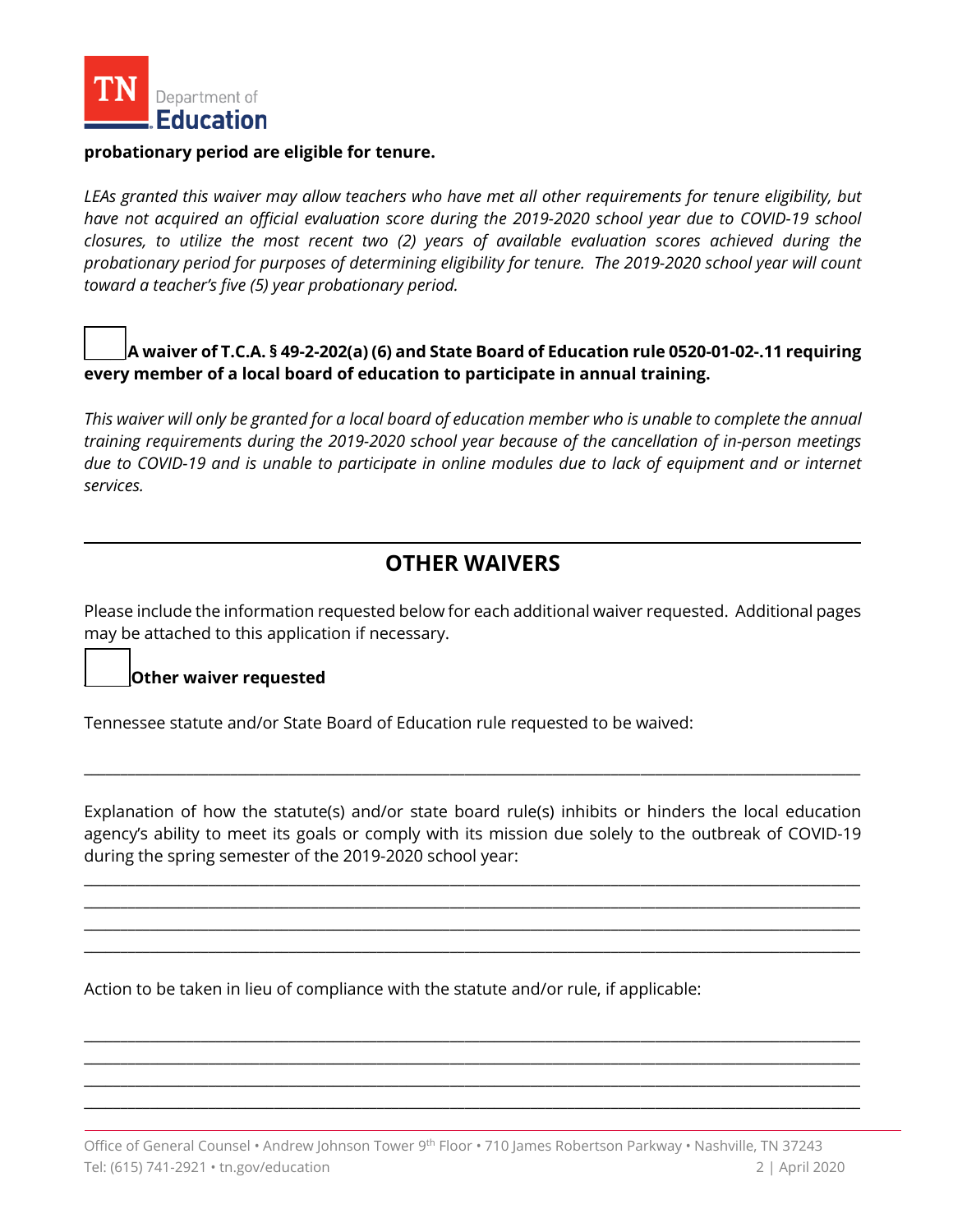

### **\_\_\_\_\_\_\_Other waiver requested**

Tennessee statute and/or State Board of Education rule requested to be waived:

Explanation of how the statute(s) and/or state board rule(s) inhibits or hinders the local education agency's ability to meet its goals or comply with its mission due solely to the outbreak of COVID-19 during the spring semester of the 2019-2020 school year:

\_\_\_\_\_\_\_\_\_\_\_\_\_\_\_\_\_\_\_\_\_\_\_\_\_\_\_\_\_\_\_\_\_\_\_\_\_\_\_\_\_\_\_\_\_\_\_\_\_\_\_\_\_\_\_\_\_\_\_\_\_\_\_\_\_\_\_\_\_\_\_\_\_\_\_\_\_\_\_\_\_\_\_\_\_\_\_\_\_\_\_\_\_\_\_\_\_\_\_\_\_\_\_\_\_\_ \_\_\_\_\_\_\_\_\_\_\_\_\_\_\_\_\_\_\_\_\_\_\_\_\_\_\_\_\_\_\_\_\_\_\_\_\_\_\_\_\_\_\_\_\_\_\_\_\_\_\_\_\_\_\_\_\_\_\_\_\_\_\_\_\_\_\_\_\_\_\_\_\_\_\_\_\_\_\_\_\_\_\_\_\_\_\_\_\_\_\_\_\_\_\_\_\_\_\_\_\_\_\_\_\_\_ \_\_\_\_\_\_\_\_\_\_\_\_\_\_\_\_\_\_\_\_\_\_\_\_\_\_\_\_\_\_\_\_\_\_\_\_\_\_\_\_\_\_\_\_\_\_\_\_\_\_\_\_\_\_\_\_\_\_\_\_\_\_\_\_\_\_\_\_\_\_\_\_\_\_\_\_\_\_\_\_\_\_\_\_\_\_\_\_\_\_\_\_\_\_\_\_\_\_\_\_\_\_\_\_\_\_ \_\_\_\_\_\_\_\_\_\_\_\_\_\_\_\_\_\_\_\_\_\_\_\_\_\_\_\_\_\_\_\_\_\_\_\_\_\_\_\_\_\_\_\_\_\_\_\_\_\_\_\_\_\_\_\_\_\_\_\_\_\_\_\_\_\_\_\_\_\_\_\_\_\_\_\_\_\_\_\_\_\_\_\_\_\_\_\_\_\_\_\_\_\_\_\_\_\_\_\_\_\_\_\_\_\_

\_\_\_\_\_\_\_\_\_\_\_\_\_\_\_\_\_\_\_\_\_\_\_\_\_\_\_\_\_\_\_\_\_\_\_\_\_\_\_\_\_\_\_\_\_\_\_\_\_\_\_\_\_\_\_\_\_\_\_\_\_\_\_\_\_\_\_\_\_\_\_\_\_\_\_\_\_\_\_\_\_\_\_\_\_\_\_\_\_\_\_\_\_\_\_\_\_\_\_\_\_\_\_\_\_\_ \_\_\_\_\_\_\_\_\_\_\_\_\_\_\_\_\_\_\_\_\_\_\_\_\_\_\_\_\_\_\_\_\_\_\_\_\_\_\_\_\_\_\_\_\_\_\_\_\_\_\_\_\_\_\_\_\_\_\_\_\_\_\_\_\_\_\_\_\_\_\_\_\_\_\_\_\_\_\_\_\_\_\_\_\_\_\_\_\_\_\_\_\_\_\_\_\_\_\_\_\_\_\_\_\_\_ \_\_\_\_\_\_\_\_\_\_\_\_\_\_\_\_\_\_\_\_\_\_\_\_\_\_\_\_\_\_\_\_\_\_\_\_\_\_\_\_\_\_\_\_\_\_\_\_\_\_\_\_\_\_\_\_\_\_\_\_\_\_\_\_\_\_\_\_\_\_\_\_\_\_\_\_\_\_\_\_\_\_\_\_\_\_\_\_\_\_\_\_\_\_\_\_\_\_\_\_\_\_\_\_\_\_ \_\_\_\_\_\_\_\_\_\_\_\_\_\_\_\_\_\_\_\_\_\_\_\_\_\_\_\_\_\_\_\_\_\_\_\_\_\_\_\_\_\_\_\_\_\_\_\_\_\_\_\_\_\_\_\_\_\_\_\_\_\_\_\_\_\_\_\_\_\_\_\_\_\_\_\_\_\_\_\_\_\_\_\_\_\_\_\_\_\_\_\_\_\_\_\_\_\_\_\_\_\_\_\_\_\_

\_\_\_\_\_\_\_\_\_\_\_\_\_\_\_\_\_\_\_\_\_\_\_\_\_\_\_\_\_\_\_\_\_\_\_\_\_\_\_\_\_\_\_\_\_\_\_\_\_\_\_\_\_\_\_\_\_\_\_\_\_\_\_\_\_\_\_\_\_\_\_\_\_\_\_\_\_\_\_\_\_\_\_\_\_\_\_\_\_\_\_\_\_\_\_\_\_\_\_\_\_\_\_\_\_\_

Action to be taken in lieu of compliance with the statute and/or rule, if applicable:

**\_\_\_\_\_\_\_Other waiver requested**

Tennessee statute and/or State Board of Education rule requested to be waived:

Explanation of how the statute(s) and/or state board rule(s) inhibits or hinders the local education agency's ability to meet its goals or comply with its mission due solely to the outbreak of COVID-19 during the spring semester of the 2019-2020 school year:

\_\_\_\_\_\_\_\_\_\_\_\_\_\_\_\_\_\_\_\_\_\_\_\_\_\_\_\_\_\_\_\_\_\_\_\_\_\_\_\_\_\_\_\_\_\_\_\_\_\_\_\_\_\_\_\_\_\_\_\_\_\_\_\_\_\_\_\_\_\_\_\_\_\_\_\_\_\_\_\_\_\_\_\_\_\_\_\_\_\_\_\_\_\_\_\_\_\_\_\_\_\_\_\_\_\_ \_\_\_\_\_\_\_\_\_\_\_\_\_\_\_\_\_\_\_\_\_\_\_\_\_\_\_\_\_\_\_\_\_\_\_\_\_\_\_\_\_\_\_\_\_\_\_\_\_\_\_\_\_\_\_\_\_\_\_\_\_\_\_\_\_\_\_\_\_\_\_\_\_\_\_\_\_\_\_\_\_\_\_\_\_\_\_\_\_\_\_\_\_\_\_\_\_\_\_\_\_\_\_\_\_\_ \_\_\_\_\_\_\_\_\_\_\_\_\_\_\_\_\_\_\_\_\_\_\_\_\_\_\_\_\_\_\_\_\_\_\_\_\_\_\_\_\_\_\_\_\_\_\_\_\_\_\_\_\_\_\_\_\_\_\_\_\_\_\_\_\_\_\_\_\_\_\_\_\_\_\_\_\_\_\_\_\_\_\_\_\_\_\_\_\_\_\_\_\_\_\_\_\_\_\_\_\_\_\_\_\_\_ \_\_\_\_\_\_\_\_\_\_\_\_\_\_\_\_\_\_\_\_\_\_\_\_\_\_\_\_\_\_\_\_\_\_\_\_\_\_\_\_\_\_\_\_\_\_\_\_\_\_\_\_\_\_\_\_\_\_\_\_\_\_\_\_\_\_\_\_\_\_\_\_\_\_\_\_\_\_\_\_\_\_\_\_\_\_\_\_\_\_\_\_\_\_\_\_\_\_\_\_\_\_\_\_\_\_

\_\_\_\_\_\_\_\_\_\_\_\_\_\_\_\_\_\_\_\_\_\_\_\_\_\_\_\_\_\_\_\_\_\_\_\_\_\_\_\_\_\_\_\_\_\_\_\_\_\_\_\_\_\_\_\_\_\_\_\_\_\_\_\_\_\_\_\_\_\_\_\_\_\_\_\_\_\_\_\_\_\_\_\_\_\_\_\_\_\_\_\_\_\_\_\_\_\_\_\_\_\_\_\_\_\_ \_\_\_\_\_\_\_\_\_\_\_\_\_\_\_\_\_\_\_\_\_\_\_\_\_\_\_\_\_\_\_\_\_\_\_\_\_\_\_\_\_\_\_\_\_\_\_\_\_\_\_\_\_\_\_\_\_\_\_\_\_\_\_\_\_\_\_\_\_\_\_\_\_\_\_\_\_\_\_\_\_\_\_\_\_\_\_\_\_\_\_\_\_\_\_\_\_\_\_\_\_\_\_\_\_\_ \_\_\_\_\_\_\_\_\_\_\_\_\_\_\_\_\_\_\_\_\_\_\_\_\_\_\_\_\_\_\_\_\_\_\_\_\_\_\_\_\_\_\_\_\_\_\_\_\_\_\_\_\_\_\_\_\_\_\_\_\_\_\_\_\_\_\_\_\_\_\_\_\_\_\_\_\_\_\_\_\_\_\_\_\_\_\_\_\_\_\_\_\_\_\_\_\_\_\_\_\_\_\_\_\_\_ \_\_\_\_\_\_\_\_\_\_\_\_\_\_\_\_\_\_\_\_\_\_\_\_\_\_\_\_\_\_\_\_\_\_\_\_\_\_\_\_\_\_\_\_\_\_\_\_\_\_\_\_\_\_\_\_\_\_\_\_\_\_\_\_\_\_\_\_\_\_\_\_\_\_\_\_\_\_\_\_\_\_\_\_\_\_\_\_\_\_\_\_\_\_\_\_\_\_\_\_\_\_\_\_\_\_

\_\_\_\_\_\_\_\_\_\_\_\_\_\_\_\_\_\_\_\_\_\_\_\_\_\_\_\_\_\_\_\_\_\_\_\_\_\_\_\_\_\_\_\_\_\_\_\_\_\_\_\_\_\_\_\_\_\_\_\_\_\_\_\_\_\_\_\_\_\_\_\_\_\_\_\_\_\_\_\_\_\_\_\_\_\_\_\_\_\_\_\_\_\_\_\_\_\_\_\_\_\_\_\_\_\_

Action to be taken in lieu of compliance with the statute and/or rule, if applicable: